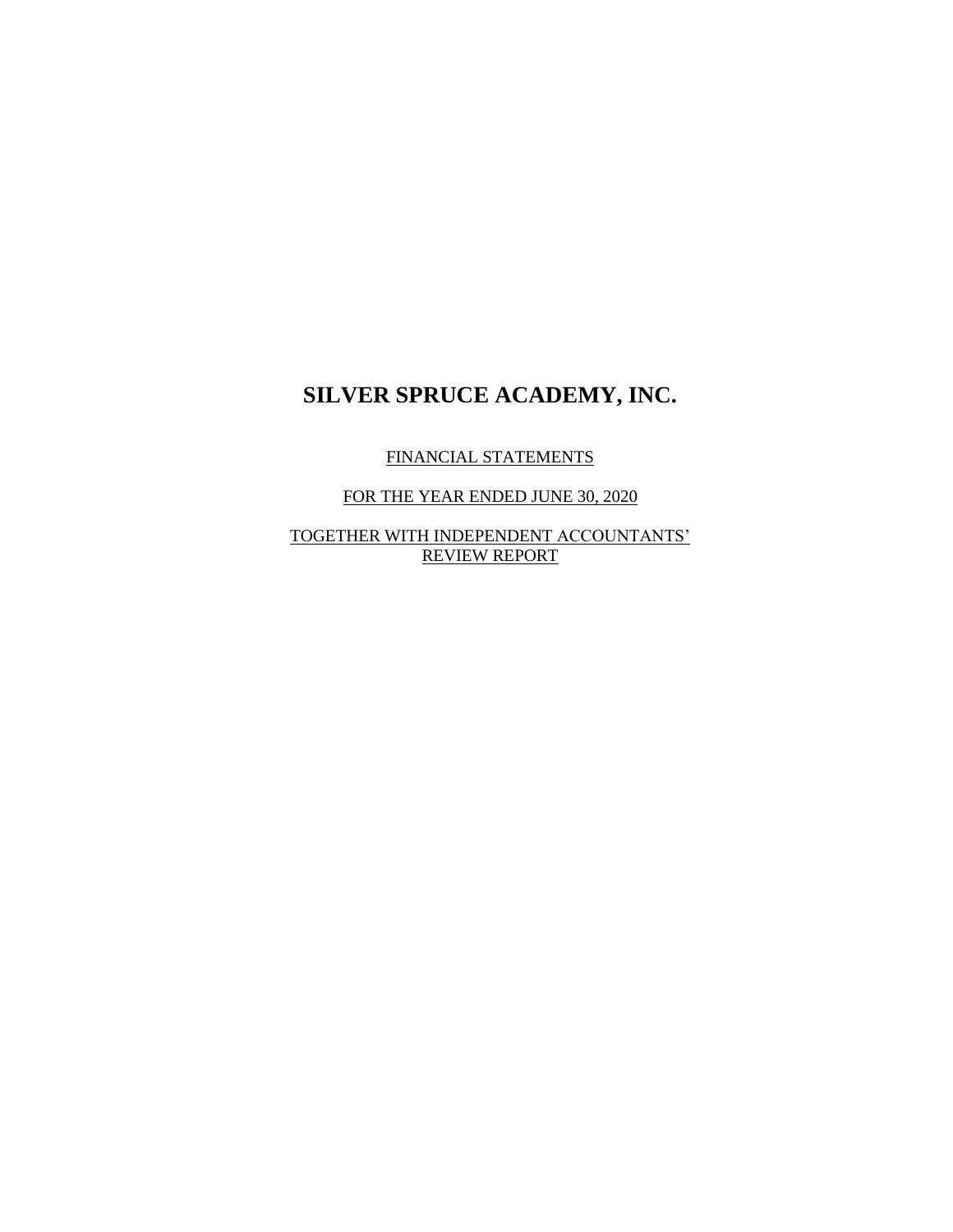### FINANCIAL STATEMENTS FOR THE YEAR ENDED JUNE 30, 2020

# **CONTENTS**

|                                               | Page           |
|-----------------------------------------------|----------------|
| <b>Independent Accountants' Review Report</b> |                |
| <b>Financial Statements</b>                   |                |
| <b>Statement of Financial Position</b>        | 2              |
| <b>Statement of Activities</b>                | 3              |
| <b>Statement of Functional Expenses</b>       | $\overline{4}$ |
| <b>Statement of Cash Flows</b>                | 5              |
| <b>Notes to Financial Statements</b>          | 6              |
|                                               |                |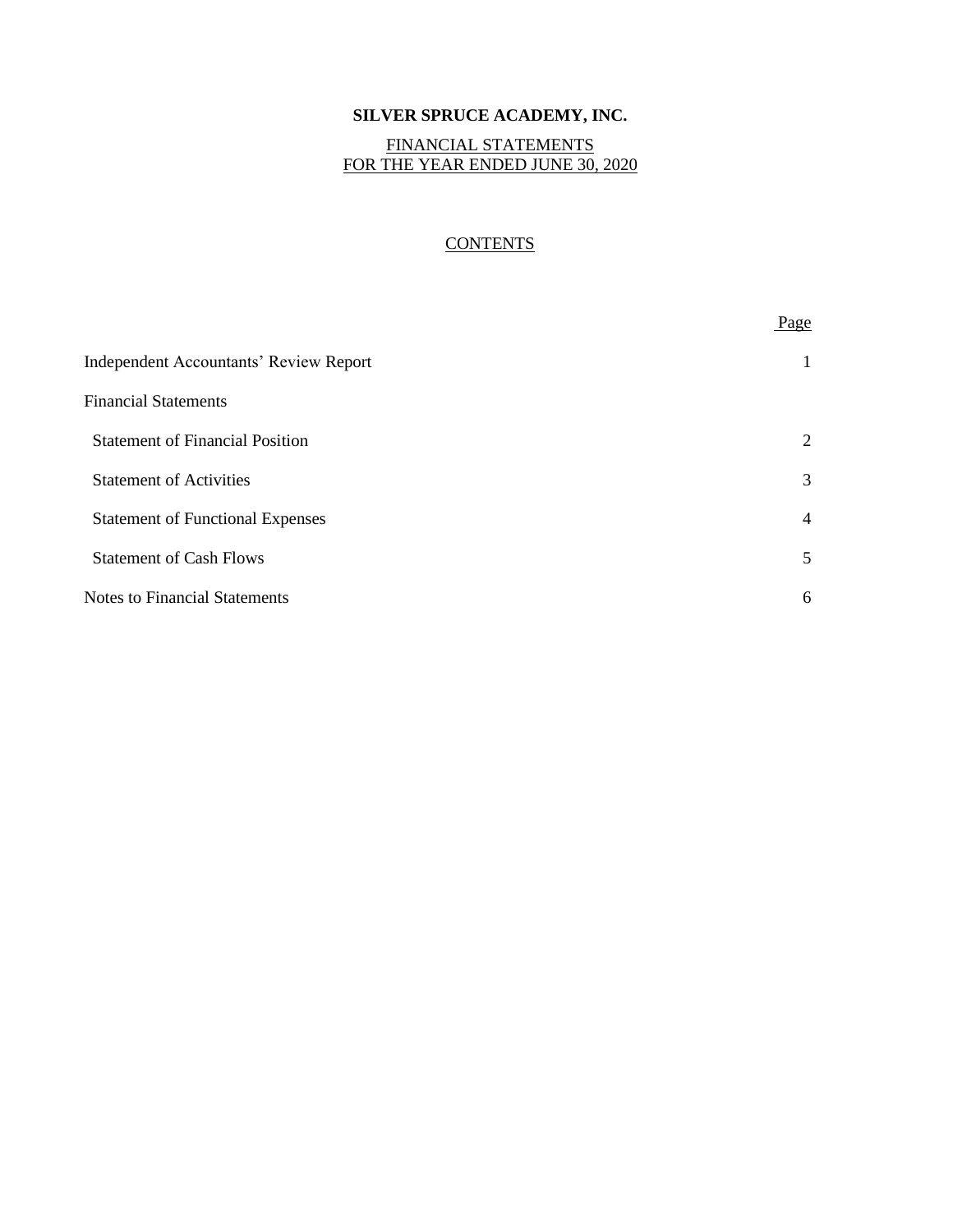

August 25, 2020

Independent Accountants' Review Report

Board of Directors Silver SPRUCE Academy, Inc. Bayfield, Colorado

We have reviewed the accompanying financial statements of **Silver SPRUCE Academy, Inc.** (a Colorado nonprofit organization), which comprise the statement of financial position as of June 30, 2020, and the related statements of activities, functional expenses, and cash flows for the year then ended, and the related notes to the financial statements. A review includes primarily applying analytical procedures to management's financial data and making inquiries of management. A review is substantially less in scope than an audit, the objective of which is the expression of an opinion regarding the financial statements as a whole. Accordingly, we do not express such an opinion.

### **Management's Responsibility for the Financial Statements**

Management is responsible for the preparation and fair presentation of these financial statements in accordance with accounting principles generally accepted in the United States of America; this includes the design, implementation, and maintenance of internal control relevant to the preparation and fair presentation of financial statements that are free from material misstatement whether due to fraud or error.

### **Accountants' Responsibility**

Our responsibility is to conduct the review engagement in accordance with Statements on Standards for Accounting and Review Services promulgated by the Accounting and Review Services Committee of the AICPA. Those standards require us to perform procedures to obtain limited assurance as a basis for reporting whether we are aware of any material modifications that should be made to the financial statements for them to be in accordance with accounting principles generally accepted in the United States of America. We believe that the results of our procedures provide a reasonable basis for our conclusion.

### **Accountant's Conclusion**

Based on our review, we are not aware of any material modifications that should be made to the accompanying financial statements in order for them to be in accordance with accounting principles generally accepted in the United States of America.

> Taylor Poth and Compay Plk<br>TAYLOR, ROTH AND COMPANY, PLLC CERTIFIED PUBLIC ACCOUNTANTS Denver, Colorado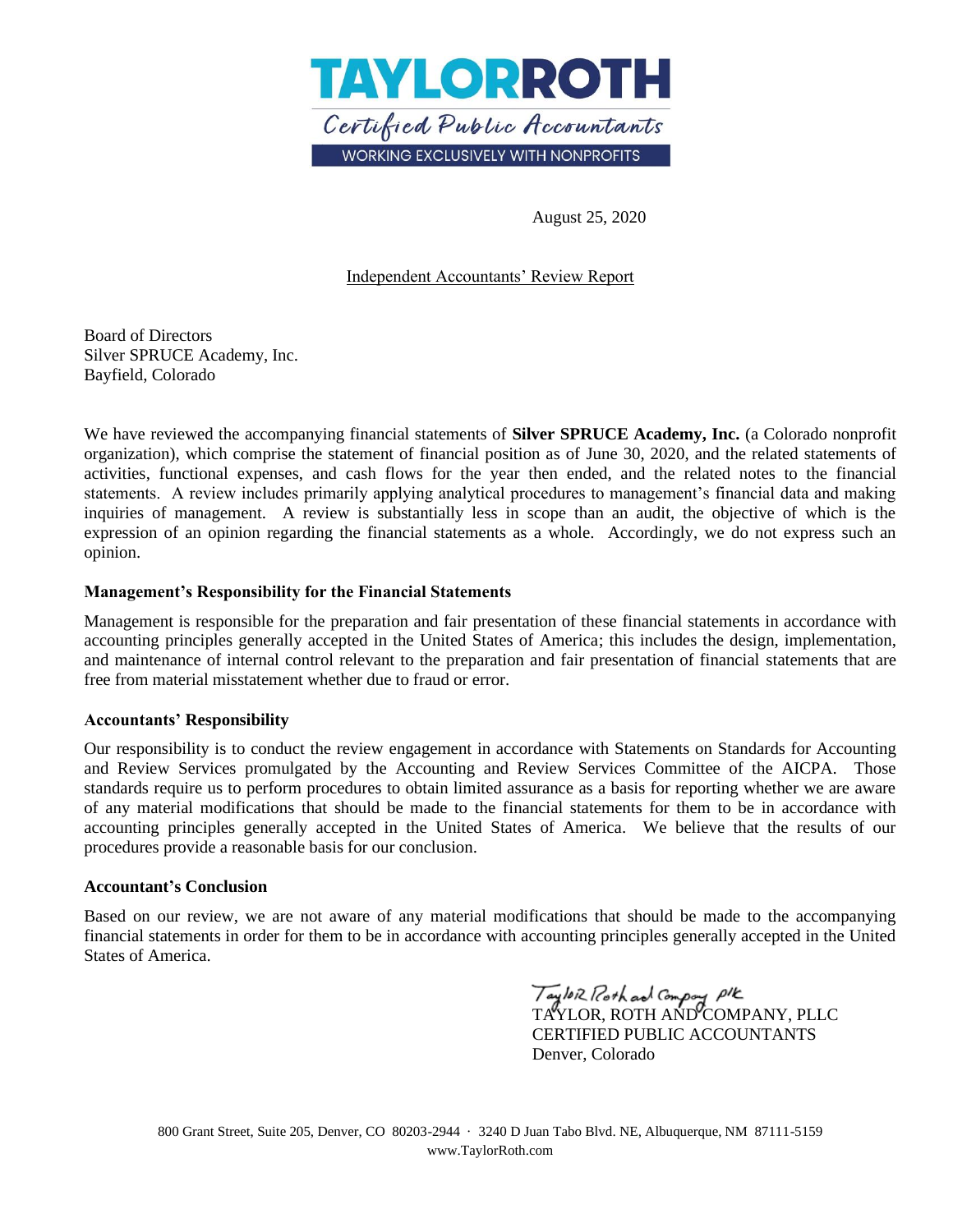# STATEMENT OF FINANCIAL POSITION JUNE 30, 2020

|                                          | 2020 |         |
|------------------------------------------|------|---------|
| <b>Assets</b>                            |      |         |
| Cash and cash equivalents                | \$   | 118,731 |
| Prepaid expenses                         |      | 693     |
| Net property and equipment (Note 3)      |      | 12,231  |
| <b>Total assets</b>                      |      | 131,655 |
|                                          |      |         |
| Liabilities and net assets               |      |         |
| Liabilities                              |      |         |
| Accounts payable                         |      | 54      |
| Accrued payroll expenses                 |      | 3,479   |
| Note payable (Note 4)                    |      | 20,222  |
| <b>Total liabilities</b>                 |      | 23,755  |
|                                          |      |         |
| Net assets                               |      |         |
| Without donor restrictions               |      |         |
| Undesignated                             |      | 95,669  |
| Net investment in property and equipment |      | 12,231  |
| Total net assets                         |      | 107,900 |
| Total liabilities and net assets         | \$   | 131,655 |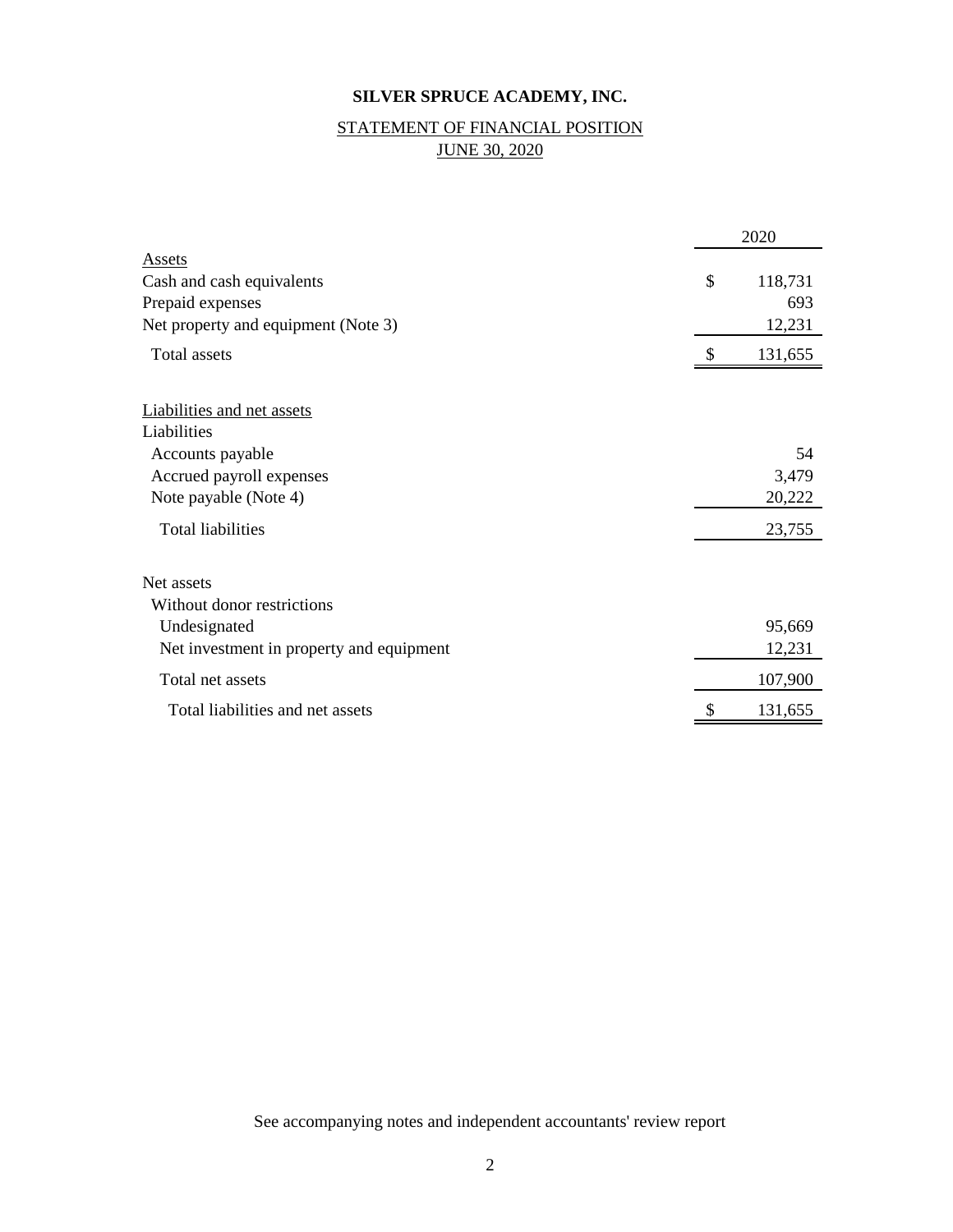# STATEMENT OF ACTIVITIES FOR THE YEAR ENDED JUNE 30, 2020

|                                        |                               | 2020    |                                   |  |       |         |
|----------------------------------------|-------------------------------|---------|-----------------------------------|--|-------|---------|
|                                        | Without donor<br>Restrictions |         | <b>With Donor</b><br>Restrictions |  | Total |         |
| Revenue and other support              |                               |         |                                   |  |       |         |
| Ignacio School District Program income | \$                            | 172,202 | \$                                |  | \$    | 172,202 |
| Program fees                           |                               | 5,849   |                                   |  |       | 5,849   |
| Individual contributions               |                               | 450     |                                   |  |       | 450     |
| Special events                         |                               | 222     |                                   |  |       | 222     |
| Corporate contributions                |                               | 144     |                                   |  |       | 144     |
| Interest income                        |                               | 130     |                                   |  |       | 130     |
| In-kind contributions (Note 5)         |                               | 29,421  |                                   |  |       | 29,421  |
| Total revenue and other support        |                               | 208,418 |                                   |  |       | 208,418 |
| <b>Expense</b>                         |                               |         |                                   |  |       |         |
| Program services                       |                               | 130,924 |                                   |  |       | 130,924 |
| Supporting services                    |                               |         |                                   |  |       |         |
| Management and general                 |                               | 29,851  |                                   |  |       | 29,851  |
| Fundraising                            |                               | 8,274   |                                   |  |       | 8,274   |
| Total expense                          |                               | 169,049 |                                   |  |       | 169,049 |
| Change in net assets                   |                               | 39,369  |                                   |  |       | 39,369  |
| Net assets, beginning of year          |                               | 68,531  |                                   |  |       | 68,531  |
| Net assets, end of year                | \$                            | 107,900 | \$                                |  | \$    | 107,900 |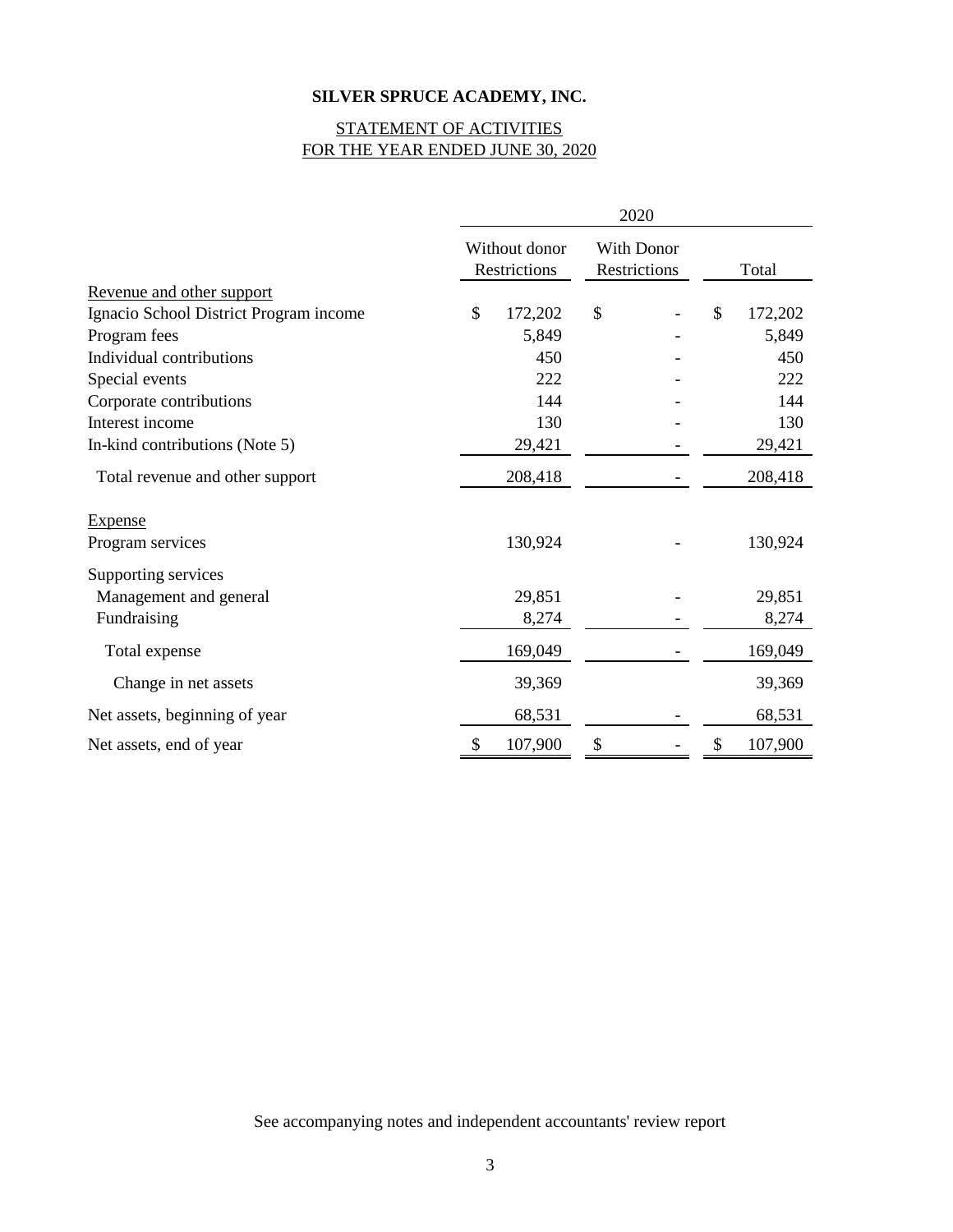### STATEMENT OF FUNCTIONAL EXPENSES FOR THE YEAR ENDED JUNE 30, 2020

|                                   |                            |                     |                           | 2020                         |                  |              |         |
|-----------------------------------|----------------------------|---------------------|---------------------------|------------------------------|------------------|--------------|---------|
|                                   | <b>Supporting Services</b> |                     |                           |                              |                  |              |         |
|                                   |                            | Program<br>Services |                           | Management<br>and<br>General | Fund-<br>raising |              | Total   |
| <b>Salaries</b>                   | \$                         | 72,376              | $\boldsymbol{\mathsf{S}}$ | 13,570                       | \$<br>4,524      | $\mathbb{S}$ | 90,470  |
| Payroll taxes and benefit         |                            | 6,731               |                           | 1,262                        | 421              |              | 8,414   |
| Rent                              |                            | 10,890              |                           | 1,922                        |                  |              | 12,812  |
| Legal fees                        |                            | 2,533               |                           | 2,533                        | 2,534            |              | 7,600   |
| Insurance                         |                            | 5,801               |                           | 1,087                        | 363              |              | 7,251   |
| Program expenses                  |                            | 7,100               |                           |                              |                  |              | 7,100   |
| Equipment rental and maintenance  |                            | 7,024               |                           |                              |                  |              | 7,024   |
| Office supplies                   |                            |                     |                           | 6,823                        |                  |              | 6,823   |
| Instructors                       |                            | 6,480               |                           |                              |                  |              | 6,480   |
| Facilities and equipment          |                            | 2,014               |                           | 378                          | 126              |              | 2,518   |
| Meals and entertainment           |                            | 1,349               |                           | 238                          |                  |              | 1,587   |
| Books and subscriptions           |                            | 1,559               |                           |                              |                  |              | 1,559   |
| Memberships and registration fees |                            | 1,329               |                           |                              |                  |              | 1,329   |
| Printing and postage              |                            | 697                 |                           | 130                          | 44               |              | 871     |
| Accounting services               |                            |                     |                           | 848                          |                  |              | 848     |
| <b>Utilities</b>                  |                            | 319                 |                           | 56                           |                  |              | 375     |
| Travel                            |                            | 375                 |                           |                              |                  |              | 375     |
| Bank and credit card fees         |                            |                     |                           | 179                          |                  |              | 179     |
| Telephone                         |                            | 108                 |                           | 20                           | 7                |              | 135     |
| Advertising and promotion         |                            | 19                  |                           | 4                            | $\mathbf{1}$     |              | 24      |
| Miscellaneous expenses            |                            | 159                 |                           | 40                           |                  |              | 199     |
|                                   | \$                         | 126,863             | \$                        | 29,090                       | \$<br>8,020      | \$           | 163,973 |
| Depreciation                      |                            | 4,061               |                           | 761                          | 254              |              | 5,076   |
|                                   | \$                         | 130,924             | \$                        | 29,851                       | \$<br>8,274      | \$           | 169,049 |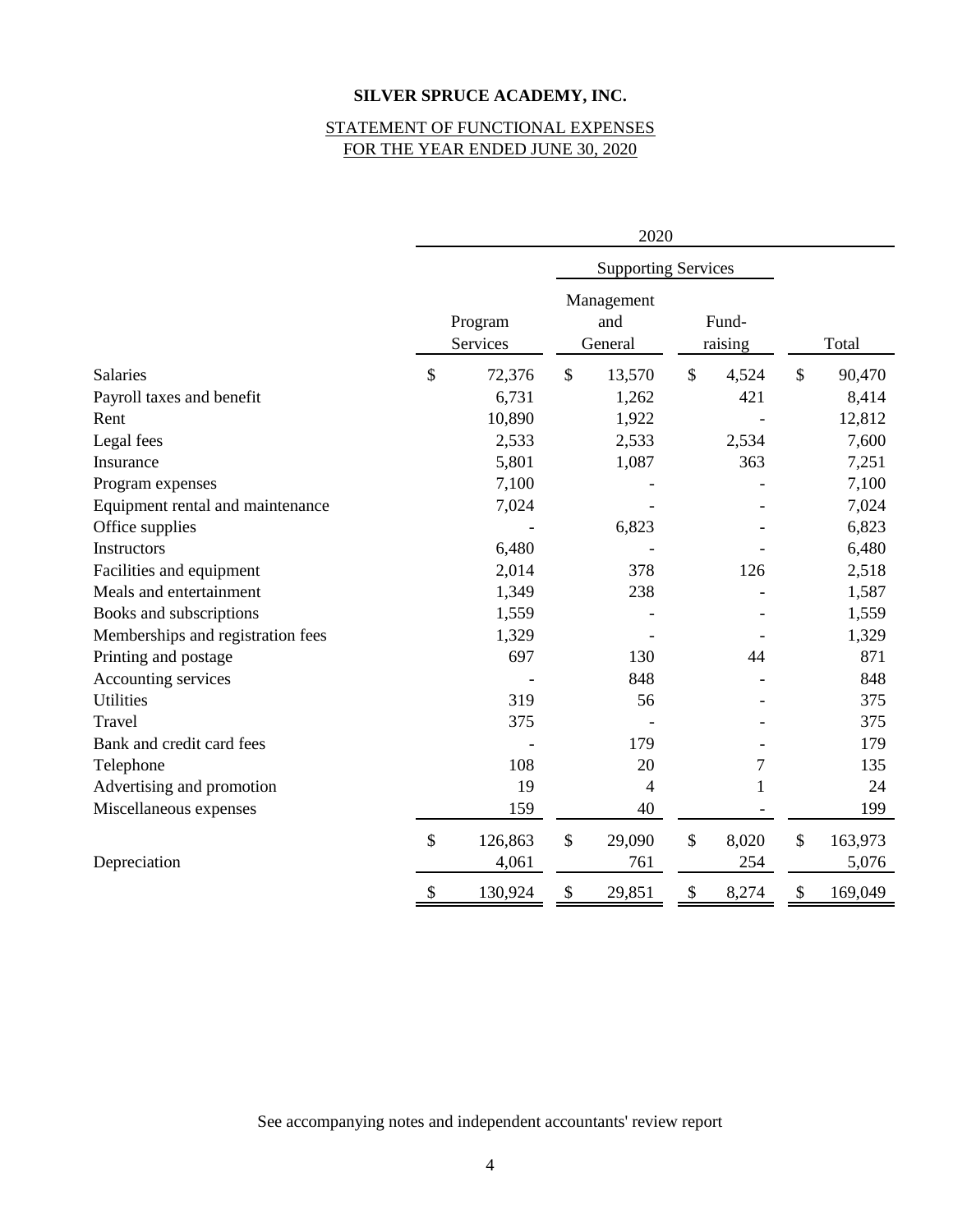### STATEMENT OF CASH FLOWS FOR THE YEAR ENDED JUNE 30, 2020

|                                                      | 2020         |
|------------------------------------------------------|--------------|
| Cash flows from operating activities                 |              |
| Change in net assets                                 | \$<br>36,006 |
| Adjustments to reconcile change in net assets        |              |
| to net cash provided (used) by operating activities  |              |
| Depreciation                                         | 5,076        |
| Changes in operating assets and liabilities          |              |
| (Increase) decrease in prepaids                      | 874          |
| Increase (decrease) in accounts payable              | (721)        |
| Increase (decrease) in accrued payroll expenses      | 4,055        |
| Net cash provided (used) by operating activities     | 45,290       |
| Cash flows from financing activities                 |              |
| Borrowing on note payable                            | 20,222       |
| Net increase (decrease) in cash and cash equivalents | 65,512       |
| Cash and cash equivalents, beginning of year         | 53,219       |
| Cash and cash equivalents, end of year               | 118,731      |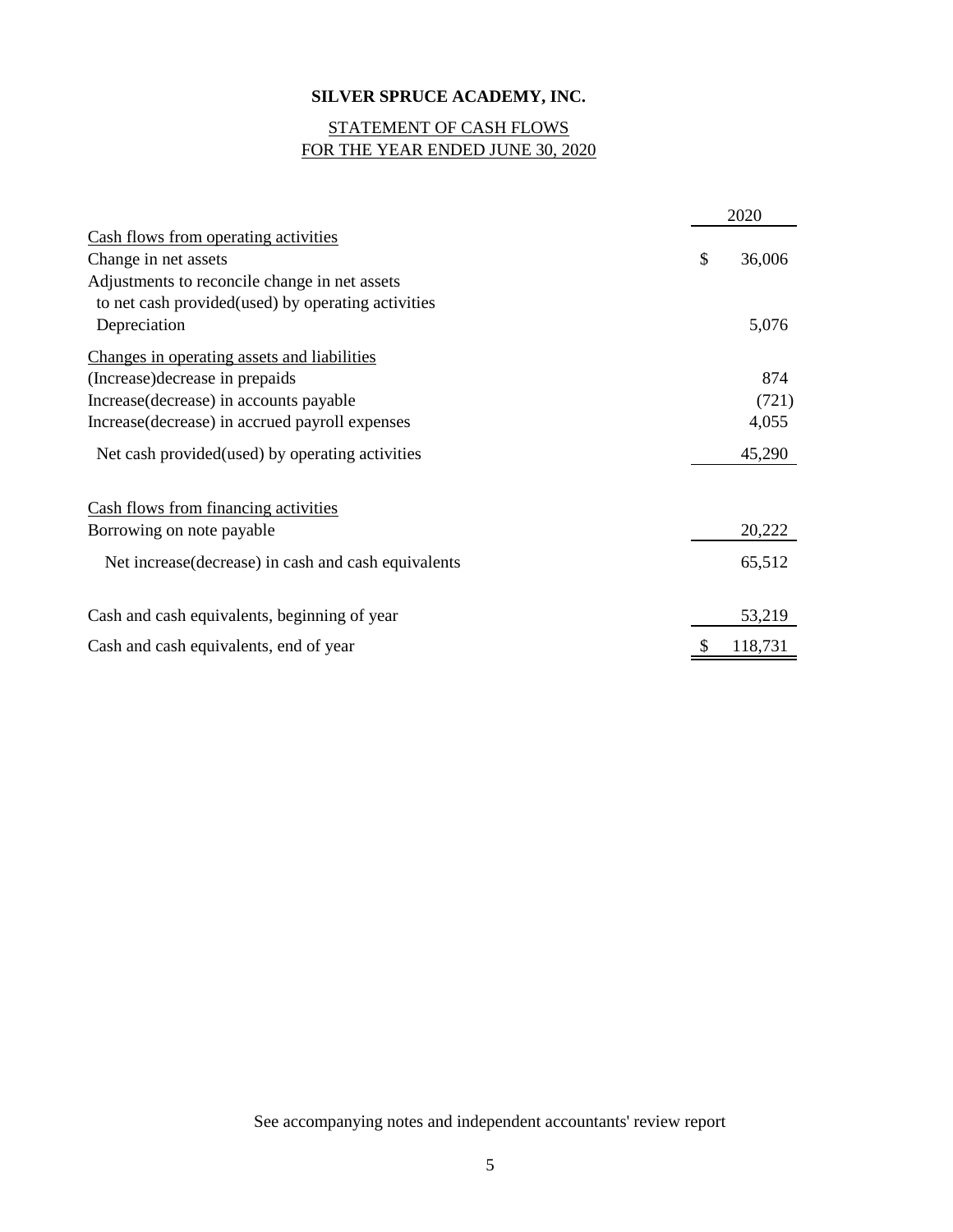### NOTES TO FINANCIAL STATEMENTS JUNE 30, 2020

### NOTE 1 - NATURE OF ACTIVITIES

Silver SPRUCE Academy, Inc. (the Organization) is a non-profit organization that offers a Supplemental Program and Resources Utilized in Curriculum Education for homeschooling families and students. No core curriculum is provided through the Organization's program to allow homeschooling families to choose the curriculum or educational materials that serves their individual student best. The Organization works with the parent/student team to offer classes, tutoring, testing, and other services or resources to supplement homeschooling education. Many participants live throughout the Four Corners Area and having varied classroom locations accommodate all program participants. The Organization is primarily supported by a contract with the Ignacio School District.

### NOTE 2 - SUMMARY OF SIGNIFICANT ACCOUNTING POLICIES AND PROCEDURES

### 1. Basis of Accounting

The financial statements of the Organization have been prepared on the accrual basis of accounting and accordingly reflect all significant receivables, payables, and other liabilities.

2. Basis of Presentation

The financial statements of the Organization have been prepared in accordance with U.S. generally accepted accounting principles which require the Organization to report its financial position and activities according to the following net asset classifications:

**Net assets without donor restrictions:** Net assets that are not subject to donor-imposed restrictions and may be expended for any purpose in performing the primary objectives of the organization. These net assets may be used at the discretion of the Organization's management and board of directors.

**Net assets with donor restrictions:** Net assets subject to stipulations imposed by donors and grantors. Some donor restrictions are temporary in nature; those restrictions will be met by actions of the Organization or by the passage of time. Other donor restrictions are perpetual in nature, whereby the donor has stipulated that the funds be maintained in perpetuity.

Donor restricted contributions are reported as increases in net assets with donor restrictions. When a restriction expires, net assets are reclassified from net assets with donor restrictions to net assets without donor restrictions in the statement of activities.

Contributed property and equipment are recorded at fair value at the date of donation. Contributions with donor-imposed stipulation regarding how long the contributed asset must be used are recorded as net assets with donor restrictions; otherwise, the contributions are recorded as net assets without donor restrictions.

3. Cash and Cash Equivalents

The Organization considers all unrestricted highly liquid investments with an initial maturity of three months or less to be cash equivalents.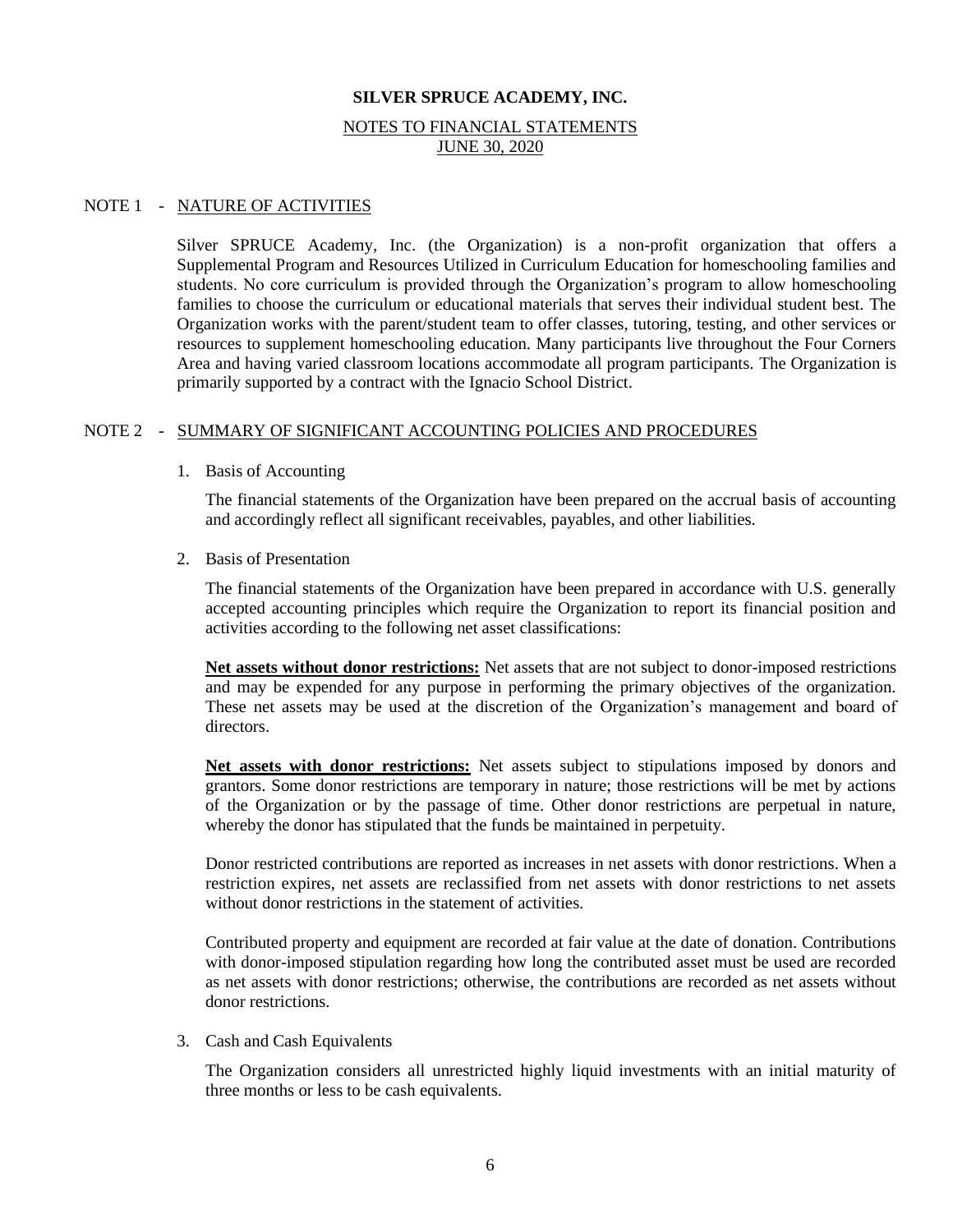#### NOTE 2 - SUMMARY OF SIGNIFICANT ACCOUNTING POLICIES AND PROCEDURES (concluded)

### 4. Capitalization and Depreciation

The Organization follows the practice of capitalizing all expenditures for furniture and equipment in excess of \$500. Depreciation of furniture and equipment is provided over the estimated useful lives of the respective assets on a straight-line basis.

5. Estimates

The preparation of financial statements in conformity with generally accepted accounting principles requires management to make estimates and assumptions that affect certain reported amounts and disclosures. Accordingly, actual results could differ from those estimates.

6. Income Taxes

The Organization has received an Internal Revenue Service exemption from federal income taxes under Section 501(c)(3). Accordingly, no provision or liability for income taxes has been provided in the accompanying financial statements.

7. Functional Reporting of Expenses

For the year ended June 30, 2020, the costs of providing the various programs and other activities have been summarized on a functional basis in the statement of activities. Accordingly, certain categories of expenses attributable to more than one program or supporting function are allocated on a reasonable basis that is consistently applied. The significant expenses that are allocated are salaries and payroll taxes and benefits which are allocated based on estimates of time and effort.

8. Revenue and revenue recognition

The Organization recognizes contributions when cash, securities or other assets; an unconditional promise to give; or a notification of a beneficial interest is received; conditional promises to give with a measurable performance barrier and a right of return are not recognized until the conditions on which they depend have been met.

9. Subsequent Events

Management has evaluated subsequent events through August 25, 2020, the date the financial statements were available to be issued.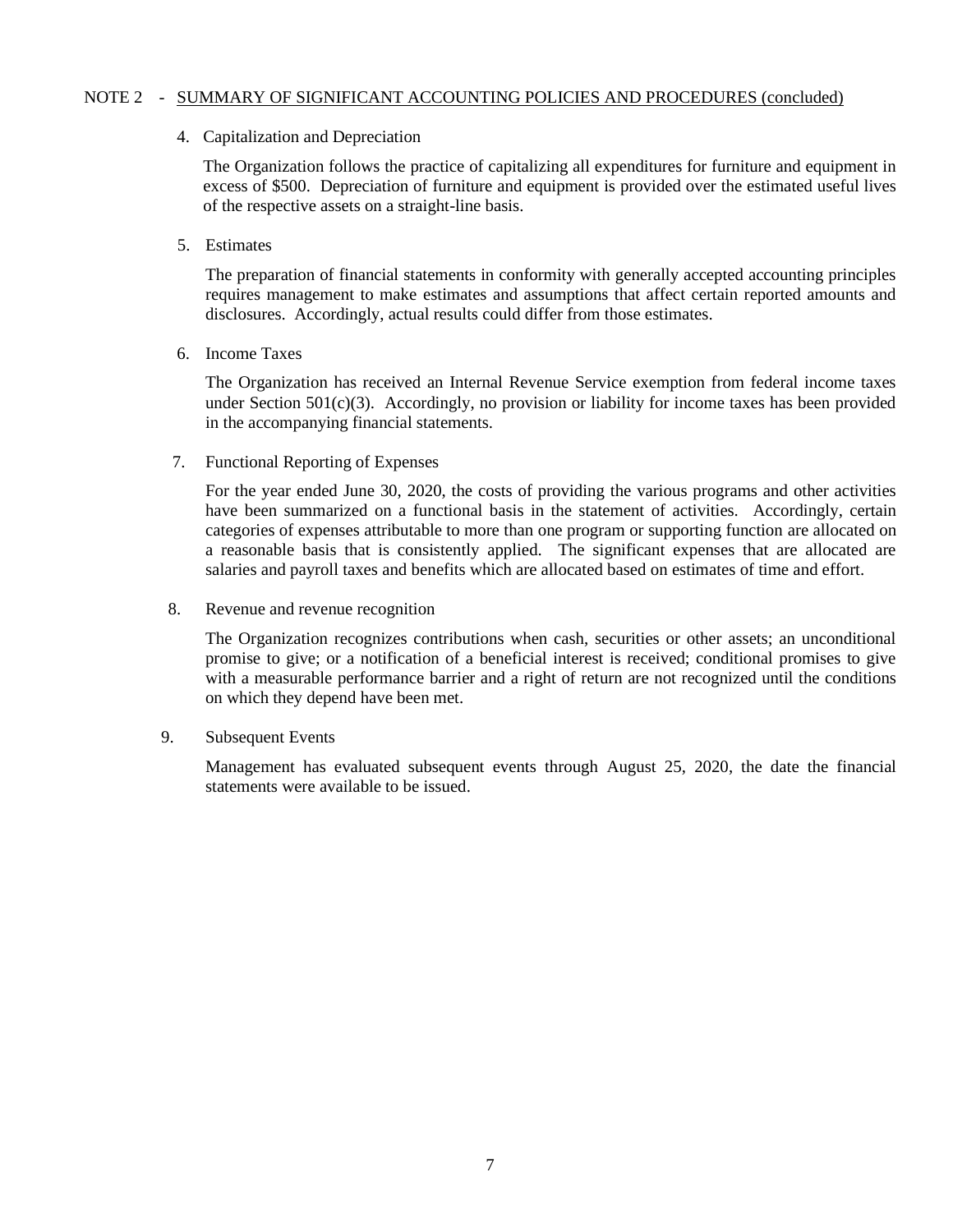#### NOTE 3 - PROPERTY AND EQUIPMENT

Property and equipment consist of:

| Description                                               | Amount               |
|-----------------------------------------------------------|----------------------|
| Furniture and equipment<br>Less: accumulated depreciation | \$38,239<br>(26,008) |
| Net property and equipment                                | \$12,231             |

Depreciation expense for the year was \$5,076.

#### NOTE 4 - NOTE PAYABLE

On June 3, 2020, the Organization borrowed loan proceeds of \$20,222 under the Paycheck Protection Program (PPP). Congress established the PPP to provide relief to small businesses during the COVID-19 pandemic as part of the \$2 trillion Coronavirus Aid, Relief, and Economic Security (CARES) Act. The loans and accrued interest are forgivable after eight weeks as long as the borrower uses the loan proceeds for eligible purposes. PPP proceeds are recognized as a refundable advance liability until the loan is forgiven, and then the liability is reduced, and a contribution is recorded for the amount given. The unforgiven portion of the PPP loan is payable over two years at an interest rate of 1%.

#### NOTE 5 - IN-KIND CONTRIBUTIONS

Donated services which require recognition are those that create or enhance non-financial assets or that specifically require specialized skills, are provided by individuals possessing those skills, and would typically need to be purchased if not provided by donation. Donated services are reflected in the accompanying financial statements at the estimated value at date of receipt. The value of services included in the financial statements and the corresponding expenses for the year are as follows:

| Description     | Amount      |  |
|-----------------|-------------|--|
| Legal fees      | 7,600<br>\$ |  |
| Equipment       | 6,682       |  |
| Instructors     | 6,480       |  |
| <b>Supplies</b> | 4,436       |  |
| Facilities      | 2,518       |  |
| Curriculum      | 969         |  |
| Groceries       | 736         |  |
| Total           | \$29,421    |  |

#### NOTE 6 - CONCENTRATION OF FUNDING SOURCE

Approximately 80% of the total revenue for year ended June 30, 2020 was from one contract. A significant reduction in the level of such support, if this were to occur, may have an adverse effect on the Organization's programs and activities.